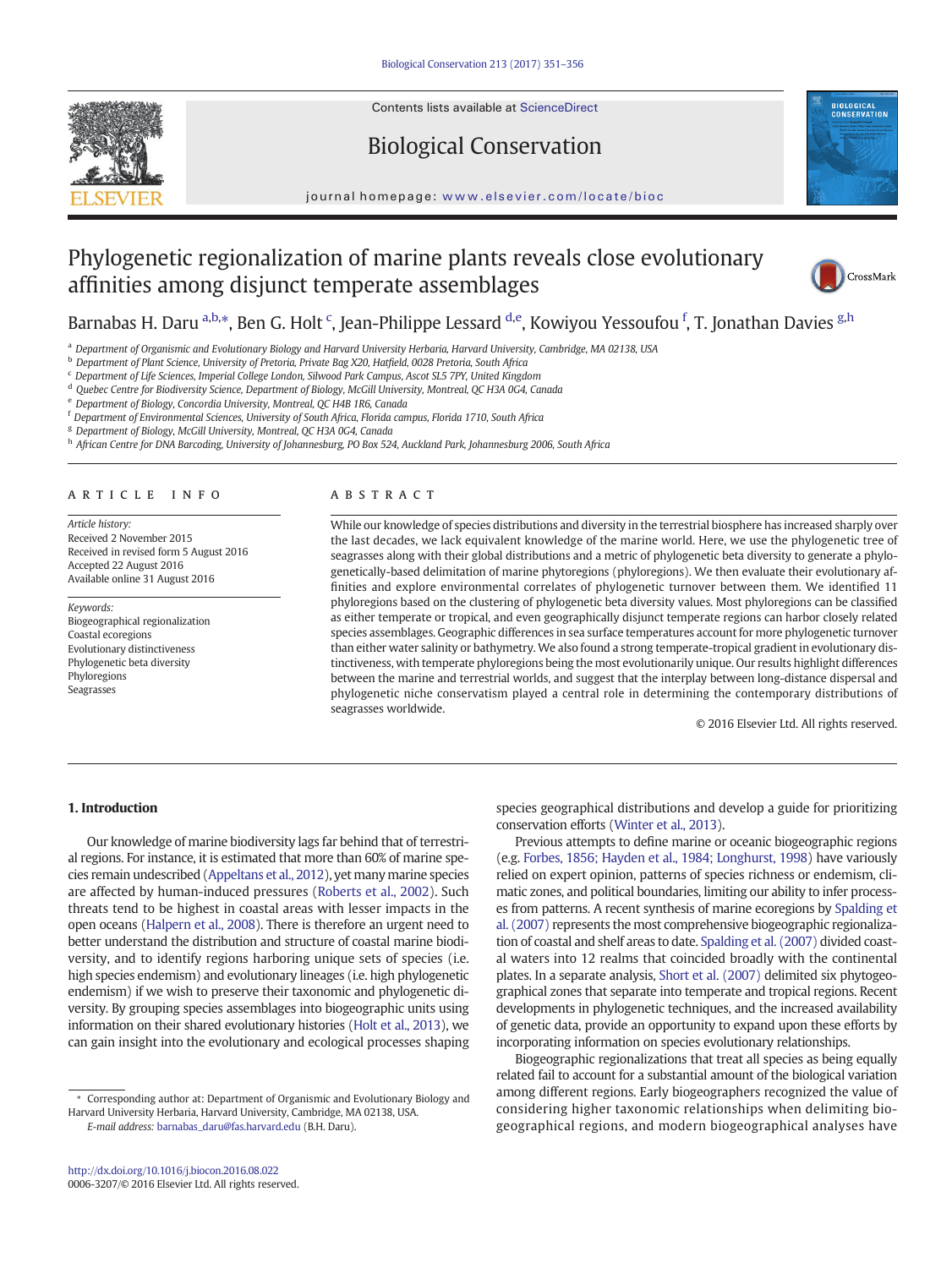attempted to make processes underlying such delimitations transparent and repeatable [\(Kreft and Jetz, 2010\)](#page-4-0). Integrating phylogeny into biogeographic regionalization may reveal the history of diversification and/or dispersal events ([Wu et al., 2016](#page-5-0)) within and between regions ([Graham and Fine, 2008; Holt et al., 2013; Daru et](#page-4-0) [al., 2016\)](#page-4-0). Importantly, a phylogenetic approach allows us to quantify similarities among species assemblages even when they share no species in common ([Graham and Fine, 2008\)](#page-4-0), helps identify centers of evolutionary radiations ([Holt et al., 2013](#page-4-0)), and provides a guide for prioritizing conservation efforts aimed at preserving evolutionary history ([Rosauer et al., 2009; Jetz et al., 2014](#page-5-0)).

We focus our analysis on seagrasses, a major aquatic vegetation type, and the only widespread marine angiosperm taxon. Seagrasses are a group of flowering plants belonging to the monocot order Alismatales, comprising 70 species widely distributed in the estuarine or marine environment, and have a completely submerged life cycle ([Hemminga and](#page-4-0) [Duarte, 2000\)](#page-4-0). The group represents an important component of the seascape's natural history, playing a critical role in sediment accumulation and carbon storage. Seagrass meadows also support high rates of secondary productivity; they host algae that support diverse and productive food webs that include fish and birds [\(Orth et al., 1984](#page-4-0)), and directly provide food for many marine herbivores including the endangered green sea turtle (Chelonia mydas), manatee (Trichechus spp.) and dugong (Dugong dugon) ([Green and Short, 2003; Larkum et al., 2006](#page-4-0)). Seagrasses also serve as nursery ground for many fish and invertebrate species [\(Beck et](#page-4-0) [al., 2001](#page-4-0)). While seagrasses represent only one of the many types of marine coastal ecosystems, we have good data on their spatial distribution and DNA sequences [\(Daru and Yessoufou, 2016\)](#page-4-0) for reconstructing their phylogenetic relationships. Our analysis thus provides an illustration of the novel insights that can be gained from applying phylogenetic regionalization, but it should be considered as only a first step in generating a comprehensive phylogenetic assessment of coastal marine plant diversity.

Here, we use Simpson's phylogenetic beta dissimilarity metric ([Holt et](#page-4-0) [al., 2013](#page-4-0)) along with data on the global distribution of seagrass species to generate the first phylogenetic regionalization of the coastal regions of the world. First, we group geographical regions into 'phyloregions' based upon phylogenetic similarity among assemblages of seagrass species. We then investigate the effect of oceanographic factors in shaping phylogenetic membership within phyloregions using a suite of environmental variables.

#### 2. Materials and methods

#### 2.1. Taxon sampling and species distributions

We included all 70 currently recognized species of seagrasses worldwide [\(Green and Short, 2003\)](#page-4-0). Species names were checked for synonyms using The Plant List ([www.plantlist.org\)](http://www.plantlist.org). Distribution data for all 70 seagrasses are expert-based extent-of-occurrence range maps downloaded from the IUCN Red List website at [http://www.iucnredlist.](http://www.iucnredlist.org/technical-documents/spatial-data) [org/technical-documents/spatial-data](http://www.iucnredlist.org/technical-documents/spatial-data) (accessed June 2014). The IUCN range maps are regularly updated and represent the best current estimate of seagrass distribution. We overlaid the maps onto a Berhmannprojected equal area grid in ArcMAP v.10.0 at a resolution of  $1.0 \times 1.0^{\circ}$ , totaling 6655 cells. We obtained DNA sequences (rbcL, ITS and 18S) for all species that were available from GenBank/EBI (55 of 70 seagrasses). Information on DNA sequences (retrieved from GenBank/EBI) and geographical ranges are presented in S1 Table in Supporting Information in the online version of this paper.

#### 2.2. Phylogenetic reconstruction and divergence time estimation

Sequences were aligned using Multiple Sequence Comparison by the Log-Expectation algorithm (MUSCLE v.3.8.31; [Edgar, 2004\)](#page-4-0) and manually edited in PAUP v.4.0b.10 [\(Swofford, 2003](#page-5-0)). The combined data set was comprised of 1137, 930, and 1671 base pairs for rbcL, ITS and 18S, respectively. We performed a maximum likelihood (ML) analysis on the combined data set using RAxML [\(Stamatakis et al., 2008](#page-5-0)) and enforcing a backbone constraint using the DNA-based system of flowering plant classification developed by the Angiosperm Phylogeny Group [\(APG III, 2009\)](#page-4-0), implemented in Phylomatic v.3 [\(Webb and](#page-5-0) [Donoghue, 2005](#page-5-0); updated on 23 August 2012). In our study, this system provides an initial phylogeny used to constrain the topology of our seagrass phylogeny. Branch lengths were then calibrated in millions of years using a Bayesian Markov chain Monte Carlo (hereafter MCMC) approach implemented in BEAST v.1.7.5 [\(Drummond and Rambaut, 2007\)](#page-4-0). First, the RAxML starting tree was adjusted so that branch lengths satisfied all secondary calibration points, using PATHd8 v.1.0 [\(Britton et al.,](#page-4-0) [2007\)](#page-4-0). Second, we used the GTR  $+$  G  $+$  I substitution model based on the result of AIC from Modeltest v.2.3 [\(Nylander, 2004](#page-4-0)) and an uncorrelated lognormal relaxed molecular clock model selected in BEAST v.1.7.5 [\(Drummond and Rambaut, 2007](#page-4-0)). We used six calibration points obtained from the literature: Alismatales crown node 128 Ma; Cymodoceae crown node 61 Ma, Zosteraceae crown node 17 Ma, Hydrocharitaceae crown node 75 Ma, and Tofieldiaceae crown node 100 Ma [\(Janssen and Bremer, 2004](#page-4-0)); and Alocasia crown node 19.28 Ma [\(Nauheimer et al., 2012](#page-4-0)). We then ran two replicates of the MCMC analyses in BEAST, each for 100 million generations, sampling every 1000 generations. The MCMC log files were assessed for convergence using the effective sample size (ESS) analysis in Tracer v.1.5 [\(Rambaut et al., 2013\)](#page-5-0). The resulting tree files were combined in LogCombiner v.1.7.5, discarding the first 25% trees as burn-in. The maximum clade credibility (MCC) tree, with means and 95% highest posterior density (HPD) intervals, was generated with TreeAnnotator v.1.7.5. Fifteen species did not have DNA sequences available and were placed on the MCC tree by grafting them in a multichotomy to the node from which their closest relatives descended based on their taxonomic classification using the R library PASTIS [\(Thomas et al., 2013\)](#page-5-0). This approach has recently been used, for example, to assemble a complete phylogeny for birds [\(Jetz et al., 2012](#page-4-0)) and fruitflies [\(Yassin et al., 2008\)](#page-5-0). The placement of taxa in the absence of DNA sequences could potentially impact the delineation of phyloregions. To examine sensitivity of our results, we therefore re-ran the analysis of phyloregions (see below) excluding these species. We then compared  $p\beta_{sim}$  values with those observed when only species with DNA sequences were used and showed a strong correlation with the full dataset ( $r = 0.99$ ,  $P = 0.001$ ; from Mantel test using 999 permutations). We present here results including all species.

#### 2.3. Clustering phyloregions

We evaluated phylogenetic dissimilarity among all possible pairs of grid cells using Simpson's beta dissimilarity metric  $(\beta_{sim})$  and its phylogenetic equivalent ( $p\beta_{sim}$ ) following [Holt et al. \(2013\)](#page-4-0). The phylogenetic Simpson's index reflects the number of shared phylogenetic branch lengths found between two species assemblages and is quantified as the proportion of shared branches in the least diverse assemblage. We define phytogeographic regions based on the phylogenetic similarity between all pairs of grid cells. To identify the best algorithm to cluster grid cells we evaluated the performance of seven hierarchical clustering algorithms on both  $p\beta_{sim}$  and  $\beta_{sim}$  using cophenetic correlation [\(Kreft](#page-4-0) [and Jetz, 2010\)](#page-4-0). We determined the optimal number of clusters using the elbow method of [Salvador and Chan \(2004\)](#page-5-0) implemented in the R package GMD ([Zhao et al., 2011](#page-5-0)). When a phyloregion corresponded closely to a recognized biogeographic region (as defined by [Spalding](#page-5-0) [et al., 2007](#page-5-0) or [Short et al., 2007](#page-5-0)), we identified this phyloregion using [Short et al. \(2007\)](#page-5-0) or [Spalding et al.'s \(2007\)](#page-5-0) terminologies.

We estimated the evolutionary distinctiveness of each phyloregion as the mean pβ<sub>sim</sub> value between each focal phyloregion and all other phyloregions (see [Holt et al., 2013\)](#page-4-0). Broadly speaking, this approach identifies regions that enclose radiations of species that are restricted to a given region. As such, the geographic trend in evolutionary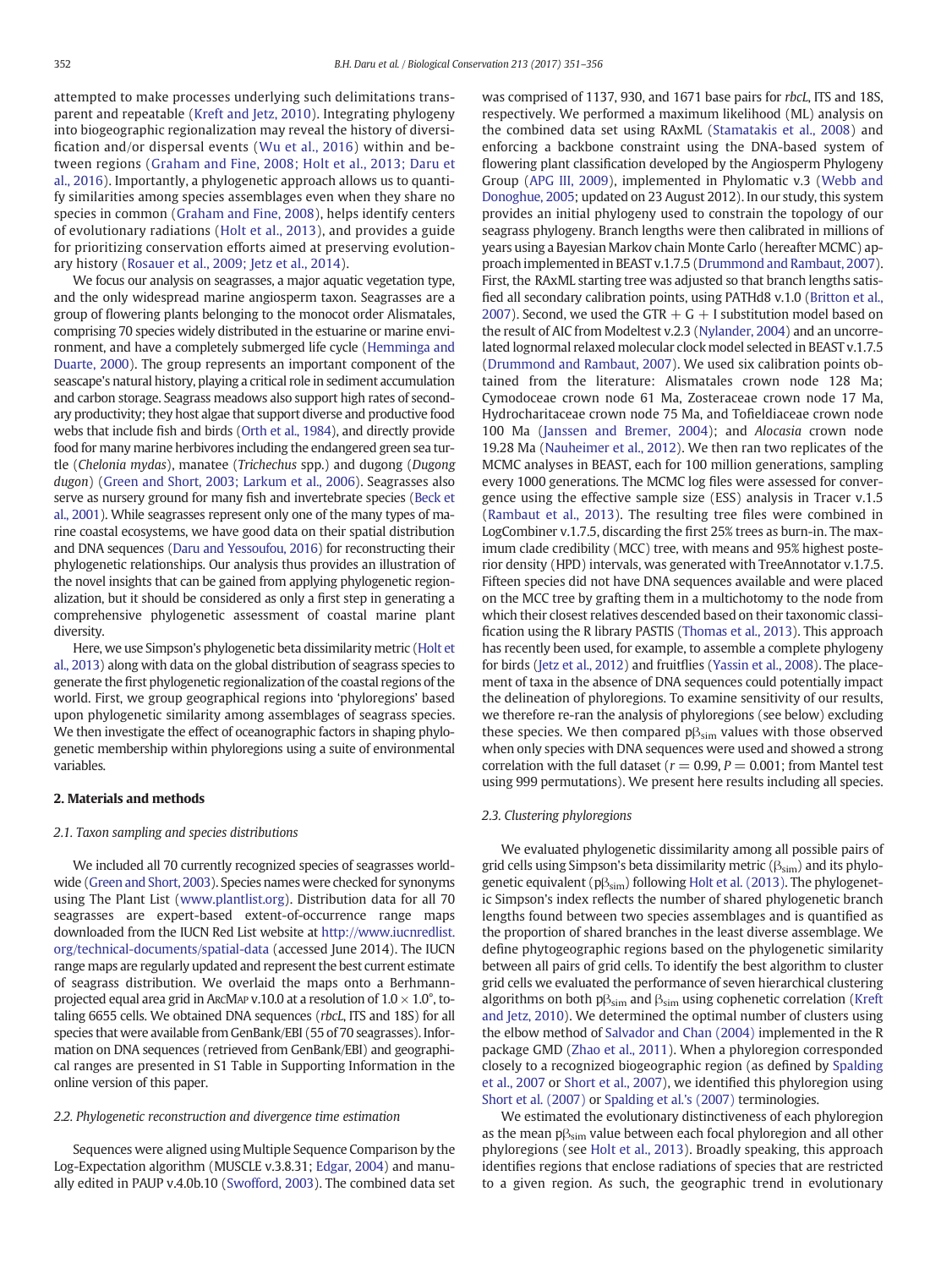distinctiveness is not contingent upon the choice of focal phyloregion. We also compared our phylogenetic regionalization to that using information only on species presence/absence. To do this, we generated an equivalent beta diversity ( $\beta_{sim}$ ) matrix based on species turnover only.

#### 2.4. Environmental correlates of phylogenetic clustering and turnover

We evaluated the performance of three oceanographic variables (sea surface temperature, sea surface salinity and bathymetry) in differentiating among phyloregions. These variables were obtained from the database of the Ocean Climate Layers for Marine Ecology [\(Sbrocco and](#page-5-0) [Barber, 2013\)](#page-5-0). We compared differences among phyloregions for each oceanographic variable using analysis of similarity (ANOSIM) with a Monte Carlo randomization test of significance ([Clarke, 1993\)](#page-4-0). We then used a partial Mantel test on the distance matrices for each oceanographic variable to test for correlations with global pβ<sub>sim</sub> values while controlling for geographical non-independence among grid cells.

All statistical analyses were performed in R ([R Core Team, 2013](#page-5-0)) using the following packages: ape [\(Paradis et al., 2004](#page-4-0)), gmd ([Zhao et](#page-5-0) [al., 2011\)](#page-5-0), mclust ([Fraley and Raftery, 2012\)](#page-4-0), clValid ([Brock et al.,](#page-4-0) [2008\)](#page-4-0), cluster [\(Maechler et al., 2013](#page-4-0)), raster [\(Hijmans, 2015\)](#page-4-0), picante [\(Kembel et al., 2010](#page-4-0)) and vegan [\(Oksanen et al., 2015](#page-4-0)). Spatial data were processed in ARCMAP v.10.0 [\(ESRI, 2010](#page-4-0)).

#### 3. Results

The reconstructed phylogeny (S1 Fig.) is comparable with previous studies (see [Coyer et al., 2013\)](#page-4-0), and identifies a major split between Halodule-Lepilaena-Phyllospadix-Zostera and other seagrass genera at ~100 Ma.

The unweighted pair group method with arithmetic mean (UPGMA) outperformed all others in terms of cophenetic correlation (cophenetic  $r = 0.87$  and 0.74 for  $\beta_{\text{sim}}$  and  $p\beta_{\text{sim}}$ , respectively; S2 Table), and was thus used to define phyloregions. Based on the elbow criterion, we found 11 phyloregions for  $p\beta_{sim}$  (S3 Table; [Fig. 1\)](#page-3-0) and 12 (non-phylo) regions for  $\beta_{sim}$  (S2 Fig.).

Our results show a separate grouping of phyloregions within tropical and temperate regions ([Fig. 1\)](#page-3-0). Notably, tropical phyloregions F, G and H in the Indo-Pacific group together as do temperate phyloregions A, B and C (Arctic  $+$  Temperate Australasia, and Temperate North Atlantic  $+$  Mediterranean), emphasizing the tropical-temperate distinction [\(Fig. 1](#page-3-0)b). The two largest temperate phyloregions (C & D) are found in both northern and southern temperate latitudes ([Fig. 1](#page-3-0)a). Our phyloregions correspond broadly to assemblages delineated using only species composition data ( $r = 0.753$ ,  $P = 0.001$ , Pearson's product–moment correlation from Mantel test of  $p\beta_{sim}$  and  $\beta_{sim}$ ; S3 Fig.).

We also investigated the evolutionary distinctiveness (ED) of phyloregions, and found a strong temperate-tropical gradient [\(Fig. 1c](#page-3-0)). We show that phyloregion D (including temperate South America, and temperate Southern Africa) represents the most evolutionarily distinct phyloregions (mean  $p\beta_{sim} = 0.54$ ), followed by phyloregion C (Arctic and Temperate Australasia, mean  $p\beta_{sim} = 0.50$ ). In contrast, the Indo-Pacific phyloregions have the lowest evolutionary distinctiveness (mean  $p\beta_{sim} = 0.37$ ).

Finally, we explored whether different phyloregions were characterized by different oceanographic factors. We found that turnover in the environmental variables examined was generally greater among than within phyloregions, and this trend was more pronounced for sea surface temperature (ANOSIM,  $r = 0.52$ ,  $P < 0.001$ ), than for sea surface salinity (ANOSIM  $r = 0.17$ ,  $P < 0.001$ ) or bathymetry (ANOSIM  $r = 0.071$ ,  $P < 0.001$ ) (S4 Fig.). Further, we found a stronger correlation between the global  $p_{sim}$  values for seagrasses and the distance matrix of sea surface temperature (partial Mantel test,  $r = 0.372$ ,  $P = 0.001$ ) than between distance matrices of sea surface salinity (partial Mantel test,  $r = 0.005$ ,  $P = 0.18$ ) or bathymetry (partial Mantel test,  $r = 0.058$ ,  $P = 0.001$ ).

#### 4. Discussion

We used a metric of phylogenetic beta diversity to classify assemblages of seagrasses into biogeographic regions (phyloregions). Our results differ to previous delineations based on species composition data [\(Short et al., 2007; Spalding et al., 2007\)](#page-5-0), with phyloregions falling within distinct temperate and tropical groupings, despite the geographic disjunct between temperate regions in the southern and northern hemispheres. Moreover, we show that temperate phyloregions are more evolutionarily distinct than tropical phyloregions, contrasting with patterns observed for terrestrial vertebrates ([Holt et al., 2013](#page-4-0)). We find that sea surface temperature is more strongly correlated with the global turnover in phylogenetic beta diversity and the classification of seagrass assemblages into distinct phyloregions than salinity or bathymetry. Our results point to the importance of long-distance dispersal [\(Wu et al., 2016](#page-5-0)) and phylogenetic niche conservatism in shaping the contemporary distributions of seagrasses. Nevertheless, we cannot exclude the potential role of convergent diversification of taxa between geographically disjunct areas, leading to such areas harboring phylogenetically close taxa.

The grouping of many temperate assemblages into a few large phyloregions despite their geographical separation is notable. For example, phyloregion C is circumpolar [\(Fig. 1](#page-3-0)a), and both phyloregions C and D, which are recognized as distinct in our analysis, bridge the tropics. Our study shows that geographically disjunct assemblages within these phyloregions (C and D) harbor different species from the same few, largely temperate, clades such as the genus Zostera. The close phylogenetic affinities among disjunct temperate assemblages may reflect frequent long distance migration mediated by various dispersal mechanisms including birds [\(Wu et al., 2016\)](#page-5-0). The high dispersal capacity of seagrass taxa is reflected in the wide distribution of several species, for example, Zostera marina L. (eelgrass), which has a circumpolar distribution in the northern hemisphere. However, despite the apparent lack of dispersal barriers, only a subset of lineages from the global phylogeny have successfully diversified and established in temperate regions. We therefore suggest that phylogenetic niche conservatism [\(Wiens et al., 2010](#page-5-0)) may have constrained the evolution of temperate climate niches in seagrasses.

There are several explanations for why temperate seagrass phyloregions are particularly evolutionarily distinct. First, whilst there may be few geographic barriers to dispersal, ecological and climatic barriers including oceanographic factors might limit the exchange of taxa between phyloregions ([Eiserhardt et al., 2013](#page-4-0)). Second, tropical species with temperate origins may have been lost through extinction. For example, during the closure of the Isthmus of Panama c. 3.1 Ma, a major glaciation took place in the northern continents ([Barry, 1989](#page-4-0)), which resulted in the extinction or southward migration of lineages to adjoining oceans ([Jackson, 1994](#page-4-0)). [Briggs \(2003\)](#page-4-0) suggested that several lineages that originated in the northern hemisphere including Zostera (eelgrass), Laminaria (kelp), and Phycodrys (red algae) have either gone extinct or were exported to the southern hemisphere, often bypassing the tropics by means of isothermic submergence.

Oceanographic variables are important in structuring marine biotas [\(Tittensor et al., 2010; Belanger et al., 2012\)](#page-5-0). Here we show that sea surface temperature, and to a lesser extent, sea surface salinity and bathymetry, explain phylogenetic turnover of seagrass assemblages and the grouping of these assemblages into phyloregions. Although our indices of the marine environment are, by necessity, coarse, these results together with the clear division of global seagrass assemblages into temperate and tropical phyloregions, further emphasize the importance of niche conservatism, and suggest that water temperature may impose a strong abiotic filter on seagrass species. In addition, we note the much greater variance in both temperature and sea surface salinity among temperate phyloregions in comparison to tropical phyloregions. We thus suggest that the steeper environmental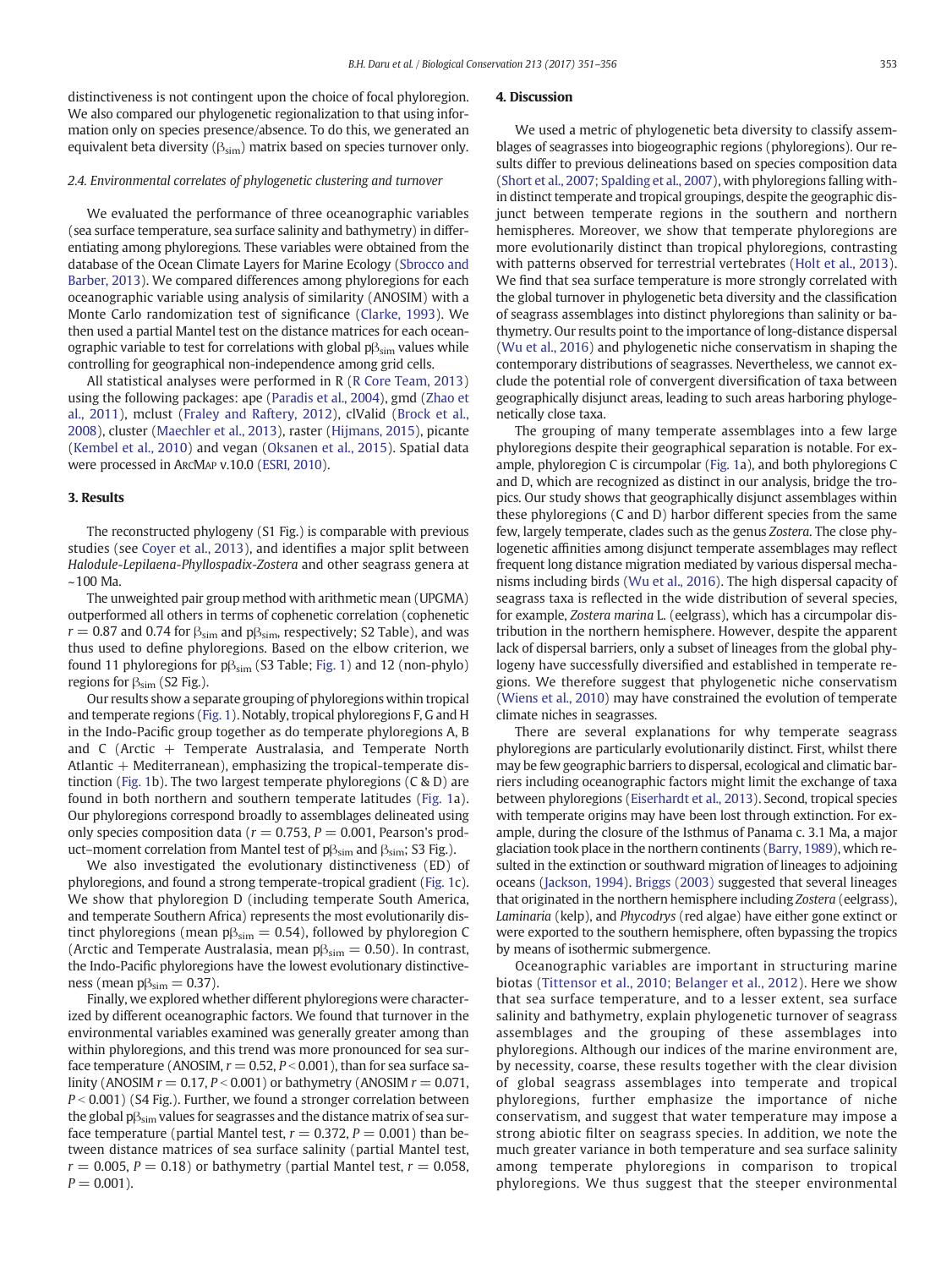<span id="page-3-0"></span>

Fig. 1. Relationships among marine phyloregions based on phylogenetic turnover (p $\beta_{sim}$ ) of seagrass species worldwide (a) in geographic space, (b) in NMDS ordination space (twodimensional solution, stress = 0.158), and (c) as map of evolutionary distinctiveness per phyloregion. Colors differentiating between phyloregions in the map (a), and NMDS (b) are identical, and depict the amount of phylogenetic turnover among phyloregions. Darker colors for the evolutionary distinctiveness (c) indicate phyloregions of high evolutionary distinctiveness.

gradients separating temperate phyloregions might translate to greater ecological barriers to dispersal between them, despite the apparent ease with which species seem to be able to move through the marine realm, contributing to their evolutionary distinctiveness.

The evolutionary and biogeographic histories of species in the marine realm remains obscure; our work here sheds new light on global distribution patterns of seagrasses, and highlights distinct geographic assemblages of seagrass species that might represent targets for conservation. Low diversity seagrass communities might still provide high ecosystem functioning (keystone effect; [Smith et al., 2014\)](#page-5-0); however, we suggest that conservation efforts should not focus only on ecosystem properties. Phylogenetic diversity, like taxonomic richness, may be considered an important conservation target in its own right (e.g. [Redding](#page-5-0) [and Mooers, 2006\)](#page-5-0). [Bowen et al. \(2013\)](#page-4-0) suggested that previous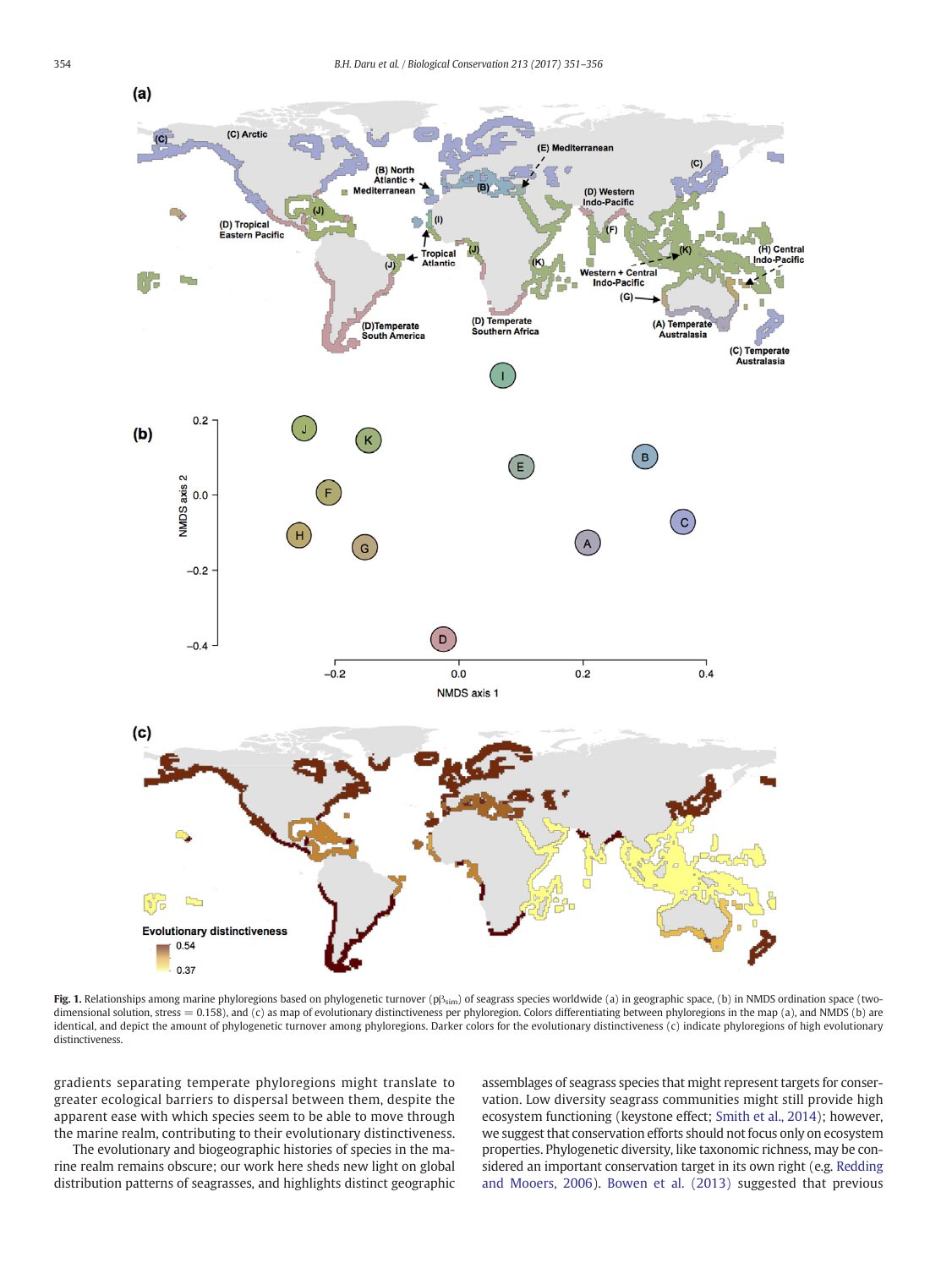<span id="page-4-0"></span>paradigms relating to the origins of marine biodiversity have been recently overturned, with phylogeographic evidence showing that (1) speciation can occur without geographic barriers, (2) peripheral regions can be a source of new species, and (3) species are exchanged among hotspots and peripheral areas (the biotic exchange hypotheses). Such patterns suggest extensive species migration across the marine realm. We might therefore have predicted little or no phylogenetic structure in species regional assemblages. However, our analysis reveals distinct regional clusters with strong phylogenetic structure (i.e. evolutionary distinctiveness), and indicates that the radiation of several seagrass clades may have been restricted geographically.

#### 5. Conclusions

Our regionalization of seagrass assemblages provides new insights into the mechanisms structuring coastal biodiversity, and support for previously recognized divisions, such as the tropical-temperate split [\(Short et al., 2007\)](#page-5-0). However, by additionally considering phylogeny, we also highlight that temperate seagrass assemblages bridge the tropics. In addition, our approach has allowed us to identify regions that harbor evolutionarily distinct lineages, such as Temperate South America, Temperate Southern Africa, the east coast of USA, and parts of Europe. Several of these regions are hotspots of marine plant diversity (Daru and le Roux, 2016), have already been experiencing high rates of habitat modification, disturbance and destruction (Orth et al., 2006; Short et al., 2011), and loss of evolutionarily distinct lineages, such as in mangrove forests (Daru et al., 2013; Yessoufou and Stoffberg, 2016), and thus represent conservation priorities.

Although our study focused only on seagrasses (soft-bottom phytoregions), it provides an important step towards a better understanding of phylogenetic structure of coastal marine diversity. However, our phylogenetic knowledge of off-shore marine biodiversity made up of hard-bottom phytoregions, which are dominated by macroalgae, represents a significant research gap that will require new data on species distributions and phylogenetic relationships.

#### Acknowledgements

We thank Mary O'Connor for discussion and comments. Mark J. Costello and two anonymous referees carefully reviewed an earlier version of the manuscript.

#### Appendix A. Supplementary data

Supplementary data to this article can be found online at [http://dx.](doi:10.1016/j.biocon.2016.08.022) [doi.org/10.1016/j.biocon.2016.08.022](doi:10.1016/j.biocon.2016.08.022).

#### References

- APG III (Angiosperm Phylogeny Group), 2009. [An update of the angiosperm phylogeny](http://refhub.elsevier.com/S0006-3207(16)30328-7/rf0005) group classifi[cation for the orders and families of](http://refhub.elsevier.com/S0006-3207(16)30328-7/rf0005) flowering plants: APG III. Bot. [J. Linn. Soc. 161, 105](http://refhub.elsevier.com/S0006-3207(16)30328-7/rf0005)–121.
- Appeltans, W., Ahyong, S.T., Anderson, G., Angel, M.V., Artois, T., Bailly, N., Bamber, R., Barber, A., Bartsch, I., Berta, A., et al., 2012. [The magnitude of global marine species](http://refhub.elsevier.com/S0006-3207(16)30328-7/rf0010) [diversity. Curr. Biol. 22, 2189](http://refhub.elsevier.com/S0006-3207(16)30328-7/rf0010)–2202.
- Barry, R.G., 1989. [The present climate of the Arctic Ocean and possible past and future](http://refhub.elsevier.com/S0006-3207(16)30328-7/rf0015) [states. In: Herman, Y. \(Ed.\), The Arctic Seas: Climatology, Oceanography, Geology,](http://refhub.elsevier.com/S0006-3207(16)30328-7/rf0015) [and Biology. Van Nostrand Reinhold, New York, USA, pp. 1](http://refhub.elsevier.com/S0006-3207(16)30328-7/rf0015)–46.
- Beck, M.W., Heck Jr., K.L., Able, K.W., Childers, D.L., Eggleston, D.B., Gillanders, B.M., Halpern, B., Hays, C.G., Hoshino, K., Minello, T.J., Orth, R.J., Sheridan, P.F., Weinstein, M.P., 2001. The identifi[cation, conservation, and management of estuarine and ma](http://refhub.elsevier.com/S0006-3207(16)30328-7/rf0020)rine nurseries for fi[sh and invertebrates. Bioscience 51, 633](http://refhub.elsevier.com/S0006-3207(16)30328-7/rf0020)–641.
- Belanger, C.L., Jablonski, D., Roy, K., Berke, S.K., Krug, A.Z., Valentine, J.W., 2012. [Global en](http://refhub.elsevier.com/S0006-3207(16)30328-7/rf0025)[vironmental predictors of benthic marine biogeographic structure. Proc. Natl. Acad.](http://refhub.elsevier.com/S0006-3207(16)30328-7/rf0025) [Sci. U. S. A. 109, 14046](http://refhub.elsevier.com/S0006-3207(16)30328-7/rf0025)–14051.
- Bowen, B.W., Rocha, L.A., Toonen, R.J., Karl, S.A., Laboratory, T.B., 2013. [The origins of trop](http://refhub.elsevier.com/S0006-3207(16)30328-7/rf0030)[ical marine biodiversity. Trends Ecol. Evol. 28, 359](http://refhub.elsevier.com/S0006-3207(16)30328-7/rf0030)–366.
- Briggs, J.C., 2003. [Marine centres of origin as evolutionary engines. J. Biogeogr. 30, 1](http://refhub.elsevier.com/S0006-3207(16)30328-7/rf0035)–18. Britton, T., Anderson, C.L., Jacquet, D., Lundqvist, S., Bremer, K., 2007. [Estimating diver](http://refhub.elsevier.com/S0006-3207(16)30328-7/rf0040)[gence times in large phylogenetic trees. Syst. Biol. 56, 741](http://refhub.elsevier.com/S0006-3207(16)30328-7/rf0040)–752.
- Brock, G., Pihur, V., Datta, S., Datta, S., 2008. [clValid, an R package for cluster validation.](http://refhub.elsevier.com/S0006-3207(16)30328-7/rf0045) [J. Stat. Softw. 25, 1](http://refhub.elsevier.com/S0006-3207(16)30328-7/rf0045)–22.
- Clarke, K.R., 1993. [Nonparametric multivariate analyses of changes in community struc](http://refhub.elsevier.com/S0006-3207(16)30328-7/rf0050)[ture. Aust. J. Ecol. 18, 117](http://refhub.elsevier.com/S0006-3207(16)30328-7/rf0050)–143.
- Coyer, J.A., Hoarau, G., Kuo, J., Tronholm, A., Veldsink, J., Olsen, J.L., 2013. [Phylogeny and](http://refhub.elsevier.com/S0006-3207(16)30328-7/rf0055) [temporal divergence of the seagrass family Zosteraceae using one nuclear and](http://refhub.elsevier.com/S0006-3207(16)30328-7/rf0055) [three chloroplast loci. Syst. Biodivers. 11, 271](http://refhub.elsevier.com/S0006-3207(16)30328-7/rf0055)–284.
- Daru, B.H., le Roux, P.C., 2016. [Marine protected areas are insuf](http://refhub.elsevier.com/S0006-3207(16)30328-7/rf0060)ficient to conserve global [marine plant diversity. Glob. Ecol. Biogeogr. 25, 324](http://refhub.elsevier.com/S0006-3207(16)30328-7/rf0060)–334.
- Daru, B.H., Yessoufou, K., 2016. A search for a single DNA barcode for seagrasses of the world. In: Trivedi, S., Ansari, A.A., Ghosh, S.K. (Eds.), DNA Barcoding in Marine Perspectives: Assessment and Conservation of Biodiversity. Springer International Publishing Switzerland http://dx.doi.org/10.1007/978–3–[319-41840-7\\_19](http://dx.doi.org/10.1007/9783319-41840-7_19).
- Daru, B.H., Yessoufou, K., Mankga, L.T., Davies, T.J., 2013. [A global trend towards the loss of](http://refhub.elsevier.com/S0006-3207(16)30328-7/rf0070) [evolutionarily unique species in mangrove ecosystems. PLoS One 8, e66686](http://refhub.elsevier.com/S0006-3207(16)30328-7/rf0070).
- Daru, B.H., Van der Bank, M., Maurin, O., Yessoufou, K., Schaefer, H., Slingsby, J.A., Davies, T.J., 2016. [A novel phylogenetic regionalization of the phytogeographic](http://refhub.elsevier.com/S0006-3207(16)30328-7/rf0075) [zones of southern Africa reveals their hidden evolutionary af](http://refhub.elsevier.com/S0006-3207(16)30328-7/rf0075)finities. [J. Biogeogr. 43, 155](http://refhub.elsevier.com/S0006-3207(16)30328-7/rf0075)–166.
- Drummond, A.J., Rambaut, A., 2007. [BEAST: Bayesian evolutionary analysis by sampling](http://refhub.elsevier.com/S0006-3207(16)30328-7/rf0080) [trees. BMC Evol. Biol. 7, 214.](http://refhub.elsevier.com/S0006-3207(16)30328-7/rf0080)
- Edgar, R.C., 2004. [MUSCLE: Multiple sequence alignment with high accuracy and high](http://refhub.elsevier.com/S0006-3207(16)30328-7/rf0085) [throughput. Nucleic Acids Res. 32, 1792](http://refhub.elsevier.com/S0006-3207(16)30328-7/rf0085)–1797.
- Eiserhardt, W.L., Svenning, J.C., Baker, W.J., Couvreur, T.L.P., Balslev, H., 2013. [Dispersal](http://refhub.elsevier.com/S0006-3207(16)30328-7/rf0090) [and niche evolution jointly shape the geographic turnover of phylogenetic clades](http://refhub.elsevier.com/S0006-3207(16)30328-7/rf0090) [across continents. Sci. Rep. 3, 1164](http://refhub.elsevier.com/S0006-3207(16)30328-7/rf0090).
- ESRI (Environmental Systems Resource Institute), 2010. [ArcMap 10.0, ArcGIS Desktop.](http://refhub.elsevier.com/S0006-3207(16)30328-7/rf0095) [ESRI Redlands, California, USA.](http://refhub.elsevier.com/S0006-3207(16)30328-7/rf0095)
- Forbes, E., 1856. [Map of the distribution of marine life. In: Johnson, A.K. \(Ed.\), The Physical](http://refhub.elsevier.com/S0006-3207(16)30328-7/rf0100) [Atlas of Natural Phenomena. William Blackwood and Sons, Edinburg, Scotland,](http://refhub.elsevier.com/S0006-3207(16)30328-7/rf0100) [pp. 99](http://refhub.elsevier.com/S0006-3207(16)30328-7/rf0100)–102.
- Fraley, C., Raftery, A.E., 2012. Package 'mclust'. Modelbased clustering/normal mixture modeling. [http://cran.rproject.org/web/packages/mclust/mclust.pdf.](http://cran.rproject.org/web/packages/mclust/mclust.pdf)
- Graham, C.H., Fine, P.V.A., 2008. [Phylogenetic beta diversity: linking ecological and evolu](http://refhub.elsevier.com/S0006-3207(16)30328-7/rf0110)[tionary processes across space in time. Ecol. Lett. 11, 1265](http://refhub.elsevier.com/S0006-3207(16)30328-7/rf0110)–1277.
- Green, E.P., Short, F.T., 2003. [World Atlas of Seagrasses. University of California Press,](http://refhub.elsevier.com/S0006-3207(16)30328-7/rf0115) [Berkeley, London, UK](http://refhub.elsevier.com/S0006-3207(16)30328-7/rf0115).
- Halpern, B.S., Walbridge, S., Selkoe, K.A., Kappel, C.V., Micheli, F., D'Agrosa, C., Bruno, J.F., Casey, K.S., Ebert, C., Fox, H.E., Fujita, R., Heinemann, D., Lenihan, H.S., Madin, E.M.P., Perry, M.T., Selig, E.R., Spalding, M., Steneck, R., Watson, R., 2008. [A global map of](http://refhub.elsevier.com/S0006-3207(16)30328-7/rf0120) [human impact on marine ecosystems. Science 319, 948](http://refhub.elsevier.com/S0006-3207(16)30328-7/rf0120)–952.
- Hayden, B.P., Ray, G.C., Dolan, R., 1984. Classifi[cation of coastal and marine environments.](http://refhub.elsevier.com/S0006-3207(16)30328-7/rf0125) [Environ. Conserv. 11, 199](http://refhub.elsevier.com/S0006-3207(16)30328-7/rf0125)–207.
- Hemminga, M.A., Duarte, C.M., 2000. [Seagrass Ecology. Cambridge University Press, Lon](http://refhub.elsevier.com/S0006-3207(16)30328-7/rf0130)[don, UK](http://refhub.elsevier.com/S0006-3207(16)30328-7/rf0130).
- Hijmans, R.J., 2015. Raster: geographic data analysis and modeling. R package version 2.4 15. [http://CRAN.R-project.org/package=raster](http://cran.r-project.org/package=raster).
- Holt, B.G., Lessard, J.P., Borregaard, M.K., Fritz, S.A., Araújo, M.B., Dimitrov, D., Fabre, P.H., Graham, C.H., Graves, G.R., Jønsson, K.A., Nogués-Bravo, D., Wang, Z., Whittaker, R.J., Fjeldså, J., Rahbek, C., 2013. [An update of Wallace's zoogeographic regions of the](http://refhub.elsevier.com/S0006-3207(16)30328-7/rf0140) [world. Science 339, 74](http://refhub.elsevier.com/S0006-3207(16)30328-7/rf0140)–78.
- Jackson, J.B.C., 1994. [Constancy and change of life in the sea. Philos. Trans. R. Soc. B 344,](http://refhub.elsevier.com/S0006-3207(16)30328-7/rf0145) [55](http://refhub.elsevier.com/S0006-3207(16)30328-7/rf0145)–60.
- Janssen, T., Bremer, K., 2004. The age of major monocot groups inferred from  $800 +$  rbcL [sequences. Bot. J. Linn. Soc. 146, 385](http://refhub.elsevier.com/S0006-3207(16)30328-7/rf0150)–398.
- Jetz, W., Thomas, G.H., Joy, J.B., Hartmann, K., Mooers, A.O., 2012. [The global diversity of](http://refhub.elsevier.com/S0006-3207(16)30328-7/rf0155) [birds in space and time. Nature 491, 444](http://refhub.elsevier.com/S0006-3207(16)30328-7/rf0155)–448.
- Jetz, W., Thomas, G.H., Joy, J.B., Redding, D.W., Hartmann, K., Mooers, A.O., 2014. [Global](http://refhub.elsevier.com/S0006-3207(16)30328-7/rf0160) [distribution and conservation of evolutionary distinctness in birds. Curr. Biol. 24,](http://refhub.elsevier.com/S0006-3207(16)30328-7/rf0160) [919](http://refhub.elsevier.com/S0006-3207(16)30328-7/rf0160)–930.
- Kembel, S.W., Cowan, P.D., Helmus, M.R., Cornwell, W.K., Morlon, H., Ackerly, D.D., Blomberg, S.P., Webb, C.O., 2010. [Picante: R tools for integrating phylogenies and](http://refhub.elsevier.com/S0006-3207(16)30328-7/rf0165) [ecology. Bioinformatics 26, 1463](http://refhub.elsevier.com/S0006-3207(16)30328-7/rf0165)–1464.
- Kreft, H., Jetz, W., 2010. [A framework for delineating biogeographical regions based on](http://refhub.elsevier.com/S0006-3207(16)30328-7/rf0170) [species distributions. J. Biogeogr. 37, 2029](http://refhub.elsevier.com/S0006-3207(16)30328-7/rf0170)–2053.
- Larkum, T., Orth, R.J., Duarte, C.M., 2006. [Seagrasses: Biology, Ecology and Conservation.](http://refhub.elsevier.com/S0006-3207(16)30328-7/rf0175) [Springer, The Netherlands.](http://refhub.elsevier.com/S0006-3207(16)30328-7/rf0175)
- Longhurst, A., 1998. [Ecological Geography of the Sea. Academic Press, San Diego, USA](http://refhub.elsevier.com/S0006-3207(16)30328-7/rf0180). Maechler, M., Rousseeuw, P., Struyf, A., Hubert, M., Hornik, K., 2013. [Cluster: cluster anal](http://refhub.elsevier.com/S0006-3207(16)30328-7/rf0185)[ysis basics and extensions. R Package Version 1.14.4](http://refhub.elsevier.com/S0006-3207(16)30328-7/rf0185).
- Nauheimer, L., Boyce, P.C., Renner, S.S., 2012. [Giant taro and its relatives: a phylogeny of](http://refhub.elsevier.com/S0006-3207(16)30328-7/rf0190) [the large genus Alocasia \(Araceae\) sheds light on miocene](http://refhub.elsevier.com/S0006-3207(16)30328-7/rf0190) floristic exchange in the [Malesian region. Mol. Phylogenet. Evol. 63, 43](http://refhub.elsevier.com/S0006-3207(16)30328-7/rf0190)–51.
- Nylander, J.A.A., 2004. [Modeltest v2. Program Distributed by the Author. Evolutionary Bi](http://refhub.elsevier.com/S0006-3207(16)30328-7/rf0195)[ology Centre, Uppsala University](http://refhub.elsevier.com/S0006-3207(16)30328-7/rf0195).
- Oksanen, J., Blanchet, F.G., Kindt, R., Legendre, P., Minchin, P.R., O'Hara, R.B., Simpson, G.L., Solymos, P., Stevens, M.H.H., Wagner, H., 2015. Vegan: community ecology package. R package version 2.3-0. [http://CRAN.R-project.org/package=vegan.](http://cran.r-project.org/package=vegan)
- Orth, R.J., Heck Jr., K.L., van Montfrans, J., 1984. [Faunal communities in seagrass beds: a re](http://refhub.elsevier.com/S0006-3207(16)30328-7/rf0205)view of the infl[uence of plant structure and prey characteristics on predator](http://refhub.elsevier.com/S0006-3207(16)30328-7/rf0205)–prey re[lationships. Estuaries 7, 339](http://refhub.elsevier.com/S0006-3207(16)30328-7/rf0205)–350.
- Orth, R.J., Carruthers, T.J.B., Dennison, W.C., Duarte, C.M., Fourqurean, J.W., Heck Jr., K.L., Hughes, A.R., Kendrick, G.A., Kenworthy, W.J., Olyarnik, S., Short, F.T., Waycott, M., Williams, S.L., 2006. [A global crisis for seagrass ecosystems. Bioscience 56, 987](http://refhub.elsevier.com/S0006-3207(16)30328-7/rf0210)–996.
- Paradis, E., Claude, J., Strimmer, K., 2004. [APE: analyses of phylogenetics and evolution in](http://refhub.elsevier.com/S0006-3207(16)30328-7/rf0215) [R language. Bioinformatics 20, 289](http://refhub.elsevier.com/S0006-3207(16)30328-7/rf0215)–290.